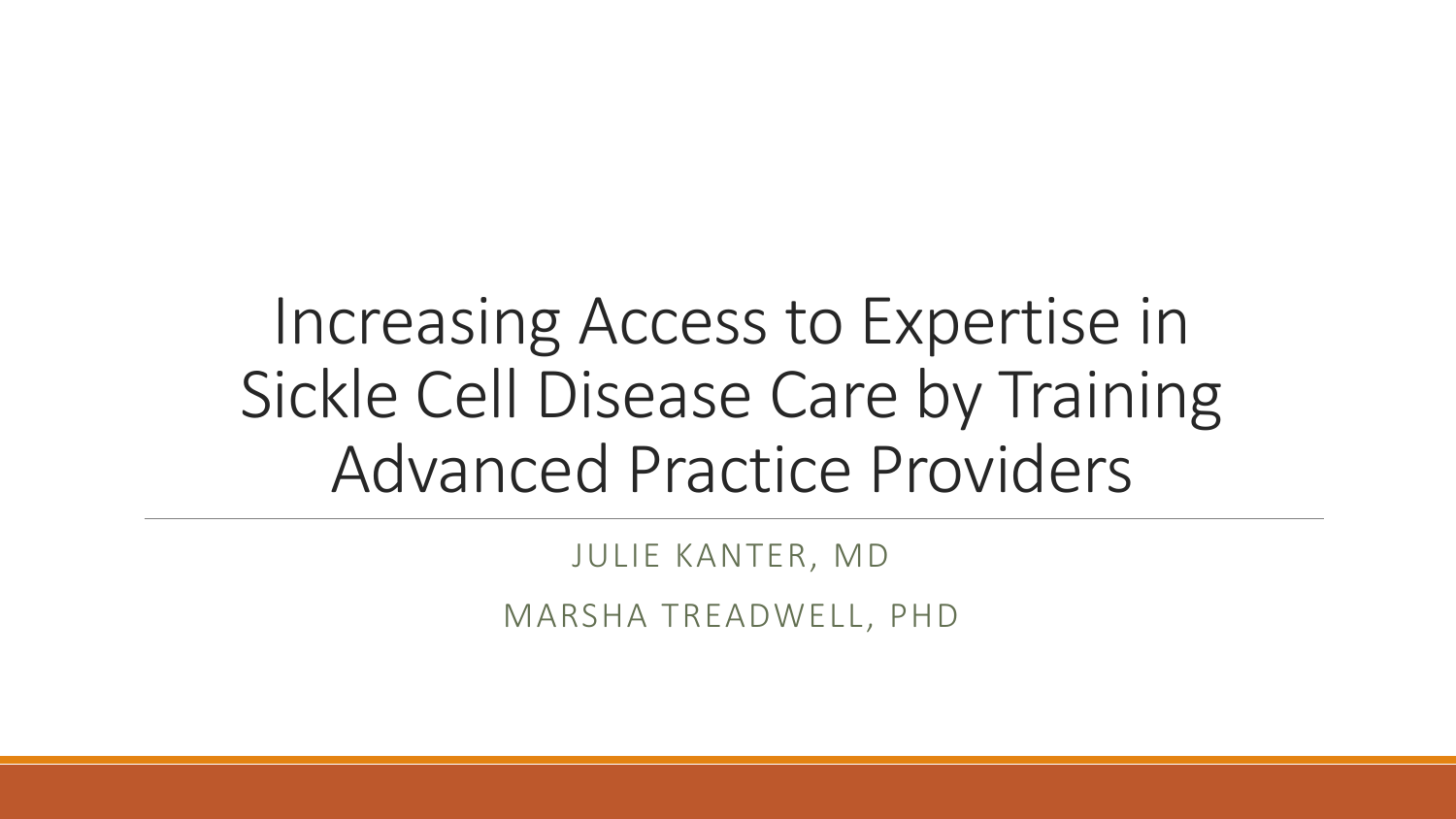# Conflict of Interest

J. Kanter

**Consultancy:** Guide point Global, Novartis, Graphite, Axcella **Steering Committee:** Novartis, Astrazeneca **DSMB**: Sancillo, NovoNordisc. **Membership on a Scientific Advisory Committee:**  Astrazeneca, Sanofi, Beam, Forma, Agios, Novartis, Acel Rx

M. Treadwell

**Royalties:** Wolters Kluwer Health UpToDate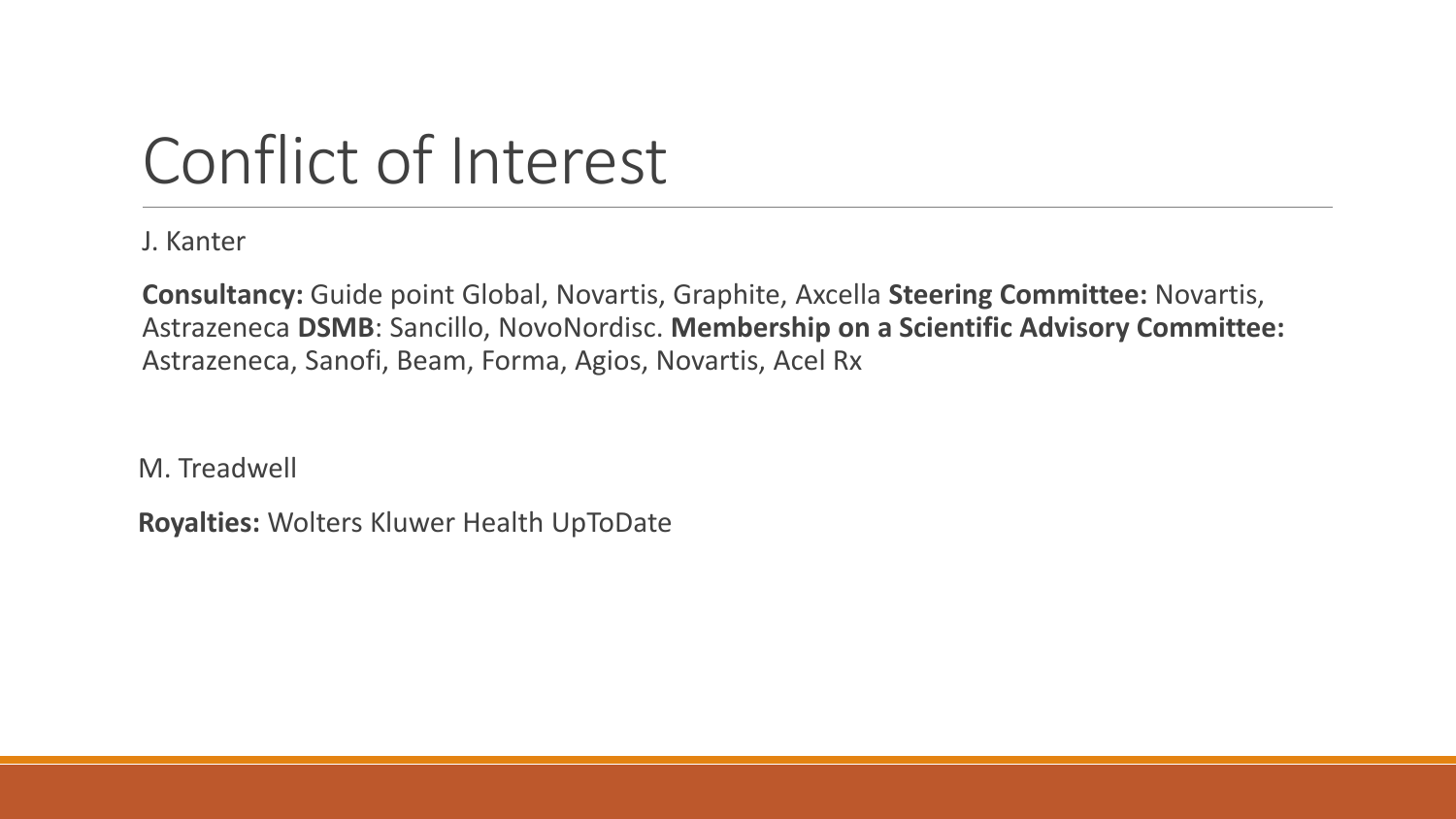### GOAL: increasing access to high quality care for people with sickle cell disease

**Problem**: Many adults with SCD receive care in settings without the resources and expertise to deliver appropriate care.

**Goal of Previous SCDTDP**: to improve education of primary care providers (PCPs) in order to increase access to care **Barriers:** 

- o Lack of interest
- o Lack of Time
- o Insufficient reimbursement

**Attempted solution:** STAMP initiative (SCD Training and Mentoring Program for Primary Care Providers)

- o STAMP was a joint project of SCDTDP grantees and the Office of Minority Health (OMH)
- o The OMH recruited PCPs from multiple societies, centers etc (>1000 individuals recruited)
- o The TDP regional grantees collaborated to host the ECHO education and mentoring sessions designed specifically for PCPs.

#### **Results**:

o STAMP was well attended overall by a variety of healthcare workers and community members but did not fulfill engage/attract large numbers of PCPs

#### **Next solution:**

o SCDTDP regions collectively believe it is appropriate to shift capacity building to advanced practice providers (APPs) who can be trained to work as extensions of sickle specialists.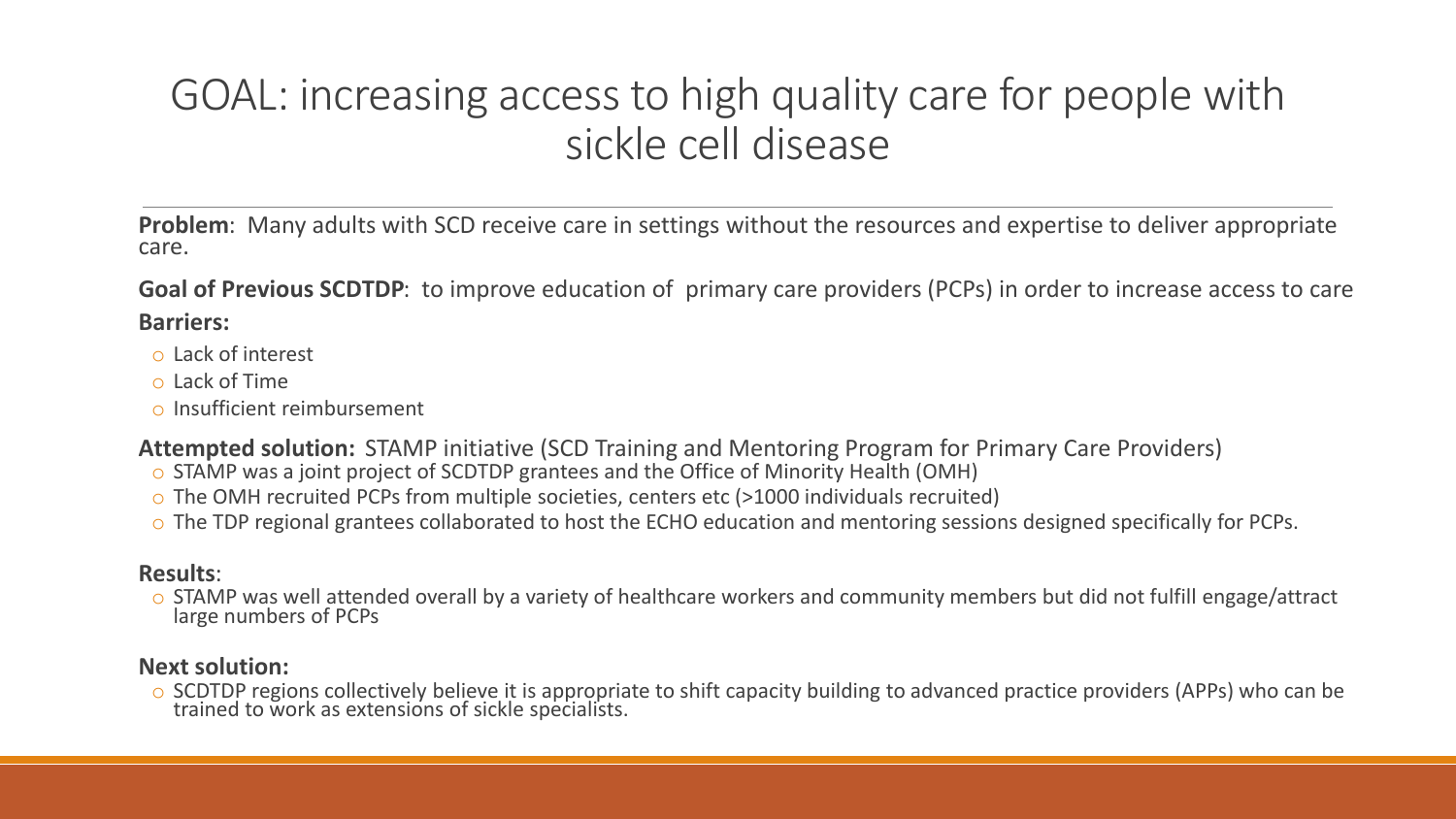# SAPPORT Program:

### Sickle cell disease Advanced Practice Providers Opportunities Resources and Training Program

This all grantee collaborative APP training program, known as S**APP**ORT (Sickle Cell Disease Advanced Practice Provider Opportunity Resources and Training) has three components.

- **APP ECHO:** Recurring ECHO telementoring sessions geared for APP.
	- Case-based learning and mentoring sessions with brief didactics on a specific areas of sickle cell care, facilitated by APPs with expertise in sickle care.
	- The APP ECHO sessions are open to all APPs regardless of their expertise in SCD care or their participation in the second component.
- Web-based online curriculum
	- The Web-based curriculum will be hosted on a designed learning management platform and allow asynchronous education of APPS in SCD care.
- **Observership at a SCD center of excellence** 
	- This will further train APPs to provide quality evidenced-based care for SCD.

All TDP regional grantees will identify and refer interested APPs to participate in S**APP**ORT, provide curriculum content, and provide observership opportunities to interested trainees in their respective regions.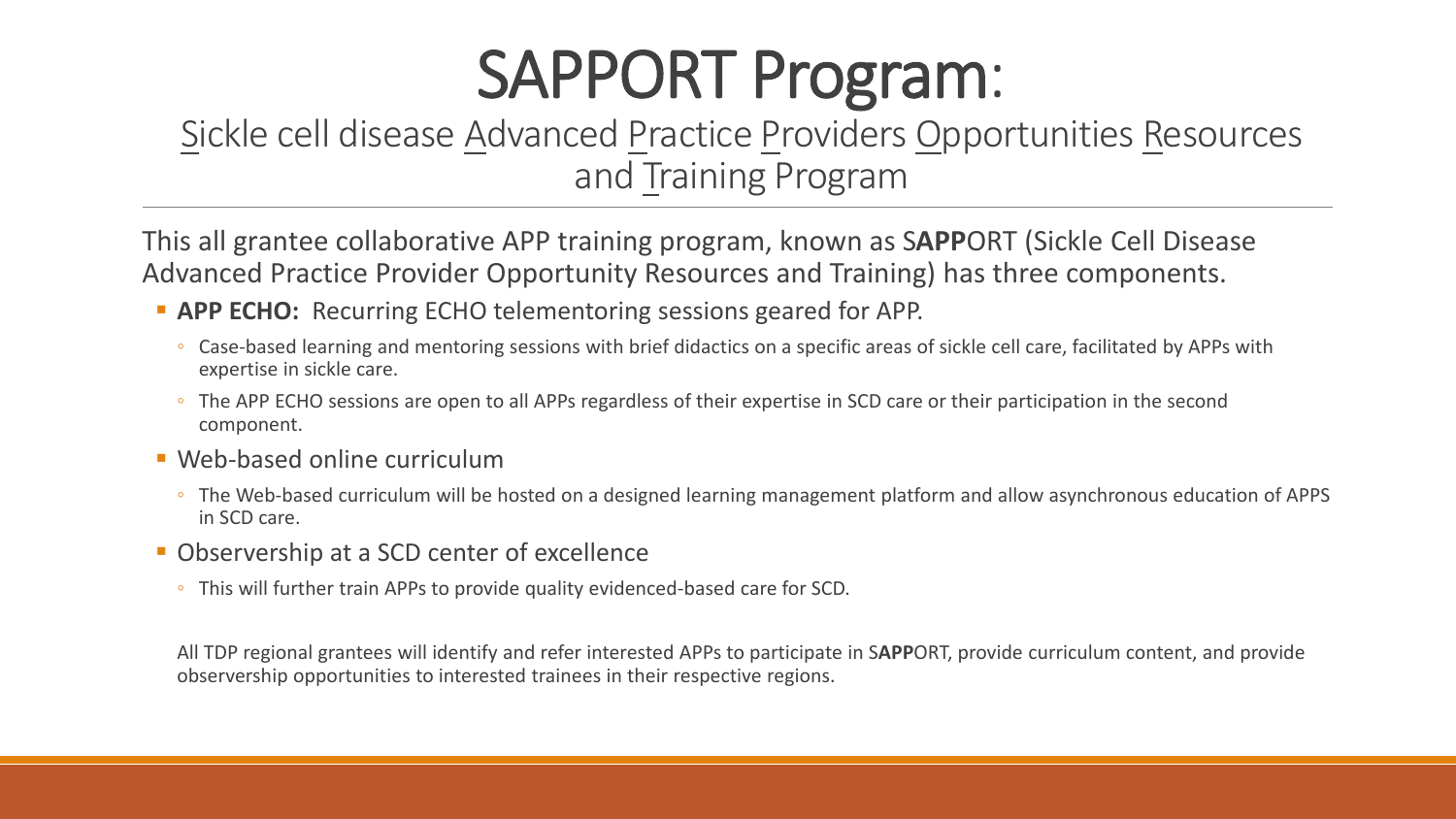# APP Supplement Goals

Increase access to quality, evidence-informed SCD care

- Partner with site leads in two states to train APPs in SCD care and embed them in primary or SCD specialty care settings
- Include SCD Project ECHO sessions tailored for APPs
- Increase accessibility to SCD specialists for on-demand consultation about SCD care
- Facilitate SCD co-management with providers in primary care settings

Measurement

- Number/type of participants in Project ECHO and other trainings
- Number of individuals with SCD served
- KPIs HU prescriptions, completed TCD screenings, immunizations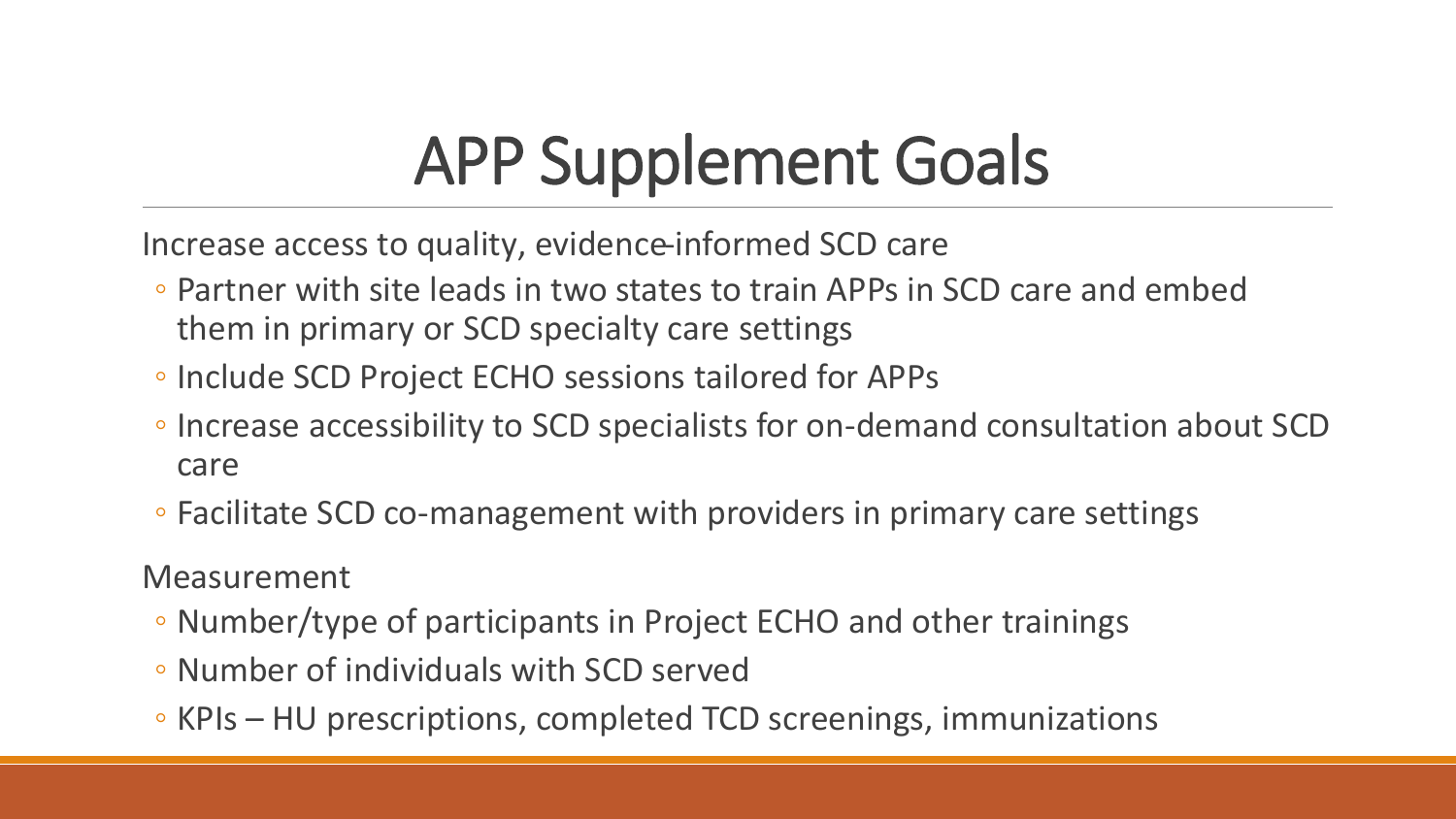

Sickle Cell Disease Advanced Practice Providers Opportunities Resources and Training

**Training Program** 

This is a one-year program designed to prepare advanced practice providers (Physician Assistants, Nurse Practitioners) specifically to care for patients with sickle cell disease. Trainees will matriculate through curriculum via an online platform. The program also includes ECHO telementoring sessions, observership(s), and  $pre/post$  assessments. The program is self-paced so the time to complete this curriculum may vary depending on the APPs level of expertise and time available, but not to exceed one year. At the end of matriculation, a certificate of completion from the National Alliance of Sickle Cell Centers (NASCC) will be granted to the advanced practice provider.

#### Participant requirements to complete the curriculum:

- 1- Attend multiple ECHO telementoring sessions
- 2- Complete the online SAPPORT Curriculum
	- Scheduled launch will be February 2021 with modules being released on a rolling basis through Spring and Summer 2021

3- Complete observership(s) at local SCD and/or a regional sickle cell disease hub site (2-4 weeks)

This component may not be available until May, 2021 or later pending institutions' policies on COVID and visitors

## Modules

- **Benign Hematology**
- **Pain Management**
- **Execute SCD Complications**
- **Disease Modifying and** Curative Therapies
- Social Determinants of Health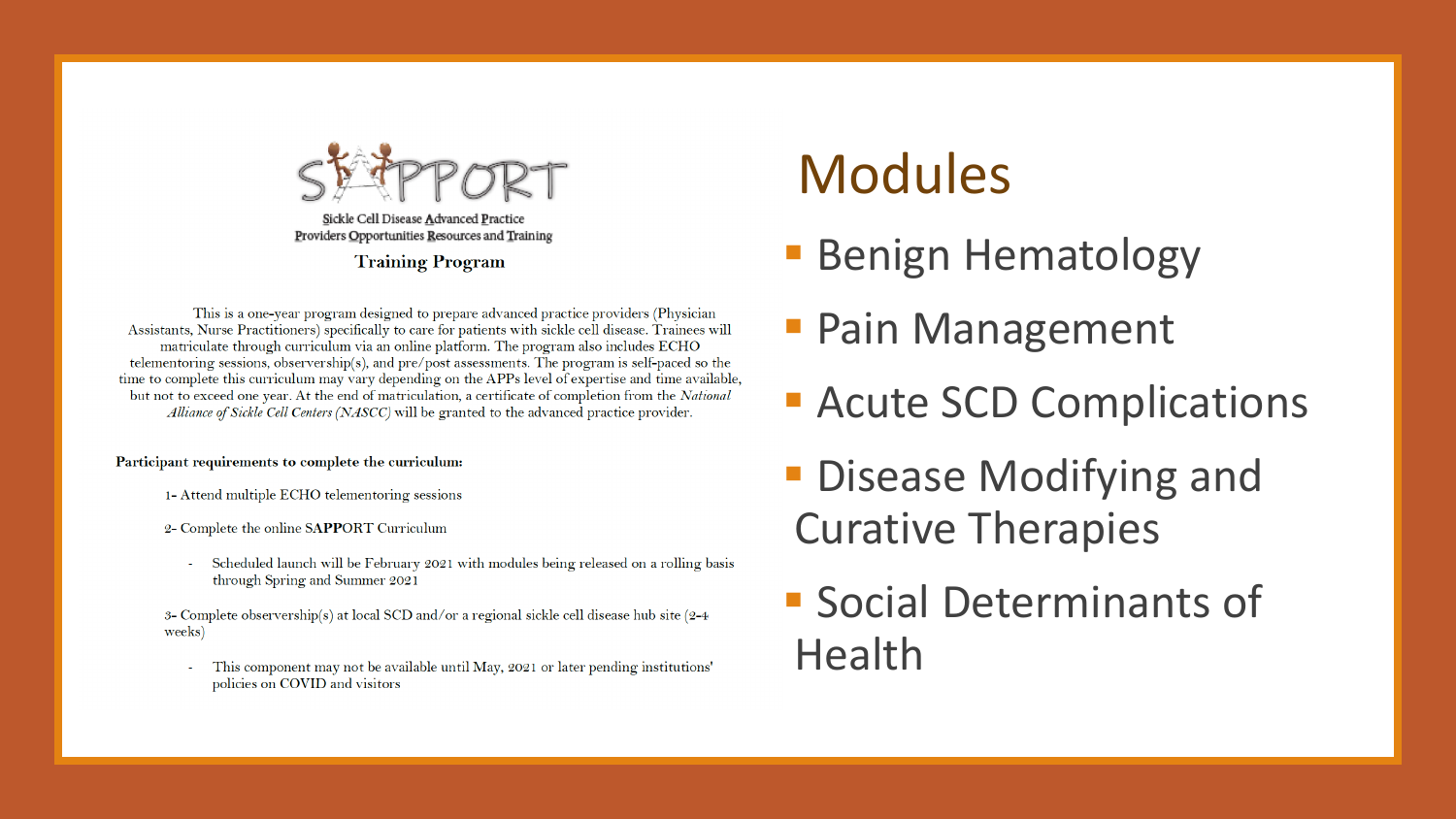

Sickle Cell Disease Advanced Practice Providers Opportunities Resources and Training

SAPPORT ECHO<sup>®</sup> Telementoring Series:

3rd Thursdays 12:00pm-1:00pm EST



Who should participate in the SAPPORT ECHO<sup>\*</sup>? Physician Assistants and Nurse Practitioners who would like to learn more about guideline-based sickle cell disease care, discuss cases and care models for people living with SCD.

What is a typical SAPPORT ECHO' Session like? APPs connect to this highly interactive telementoring video conference by phone, tablet, PC or phone. During each clinic, one case, presented by an APP, is discussed among participants and an expert APP panel. The session also includes a brief didactic presentation on an aspect of sickle cell care. These topics might include Acute Chest Syndrome, Neurological complications, ED Management, Pain Management, among many more.

To register for the SAPPORT ECHO Series: **Click HERE** For more information, email sinerge@jhmi.edu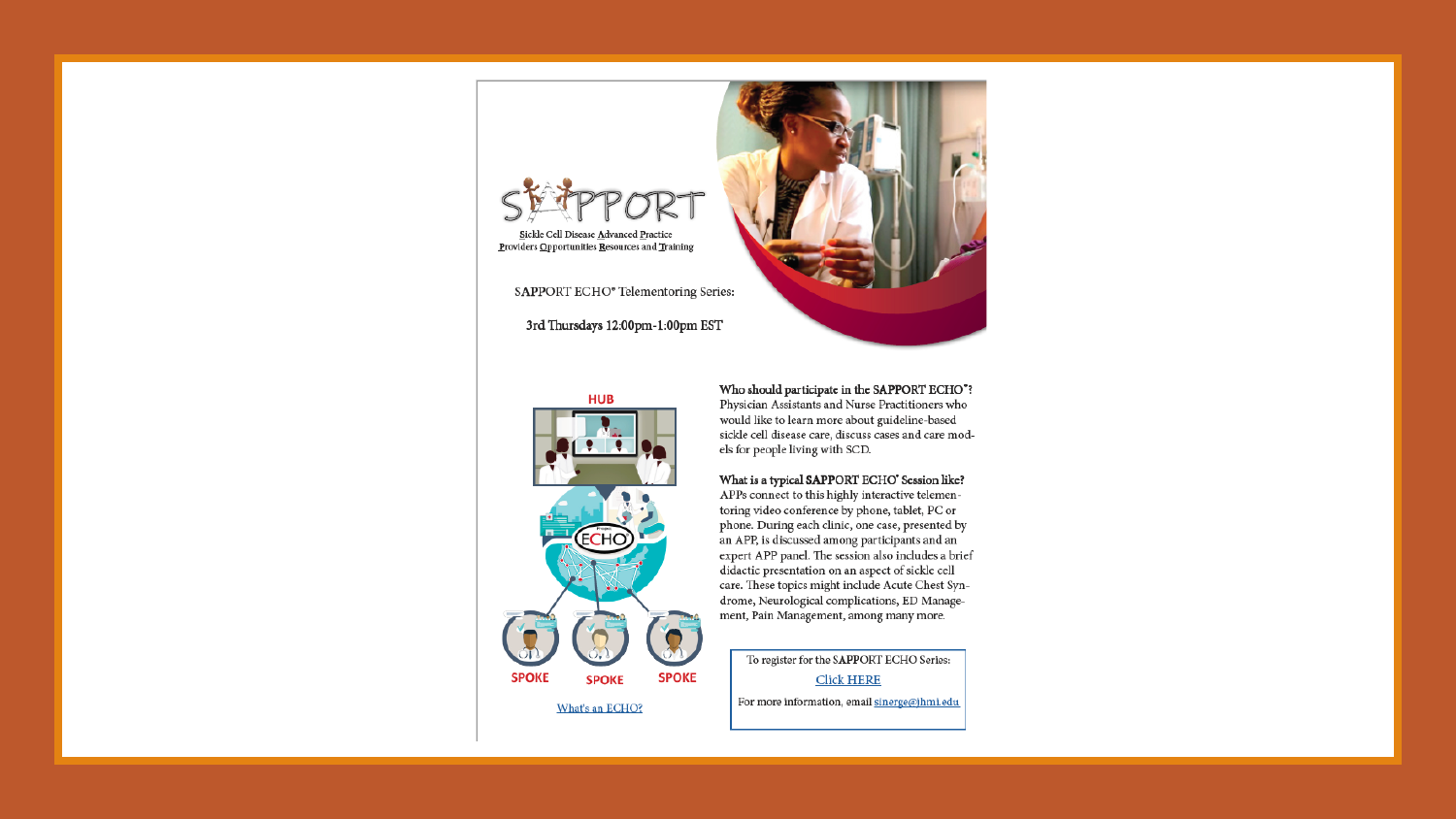Evaluation

## SCDTDP RC

**Pre/Post Assessment of SCD** knowledge based on existing guidelines

**Confidence in knowledge of SCD** 

## PSCRC

- **Mentors completed Practice** Change Readiness Assessment measure
- **Study coordinator interviewed** mentors and APPs
	- What is needed to best support APP training about managing SCD
	- What will be needed to extend the training beyond the pilot
	- Anticipated challenges
	- Other thoughts about the project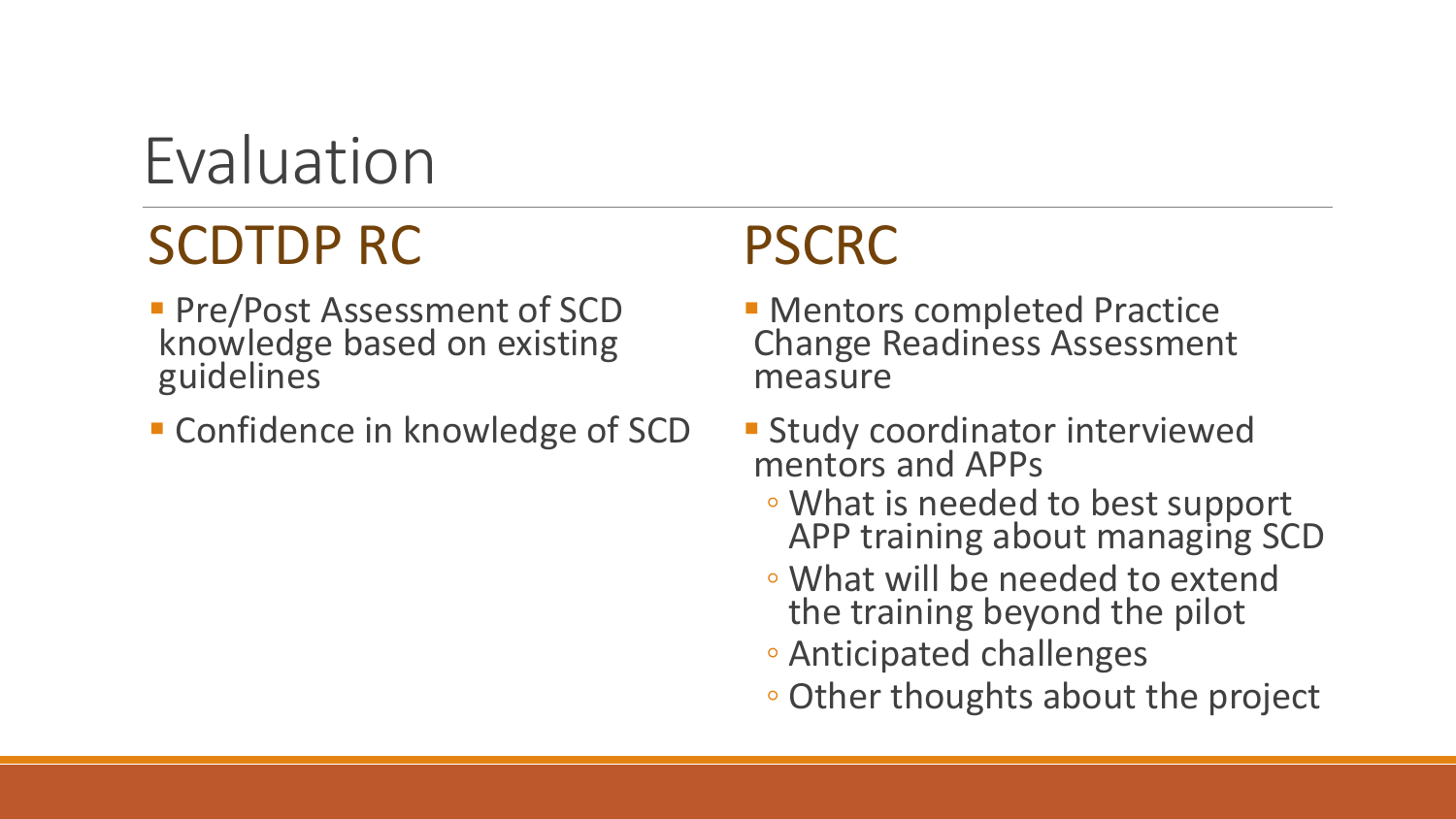# Site Characteristics - PSCRC

Site 1 - Pediatric

- Mentor/APP at different hospitals
- Mentor practice size = 40/month
- No co-management yet
- HU adherence (mentor) = 89.5%
- TCD adherence (mentor) = 95%

### Site 2 – Adult

- APP in primary care clinic serving SCD
- Mentor practice size = 15/month
- Co-management with APP = 6
- HU adherence (mentor) = 40%
- Up to date PCV and PPSV (mentor) = 40%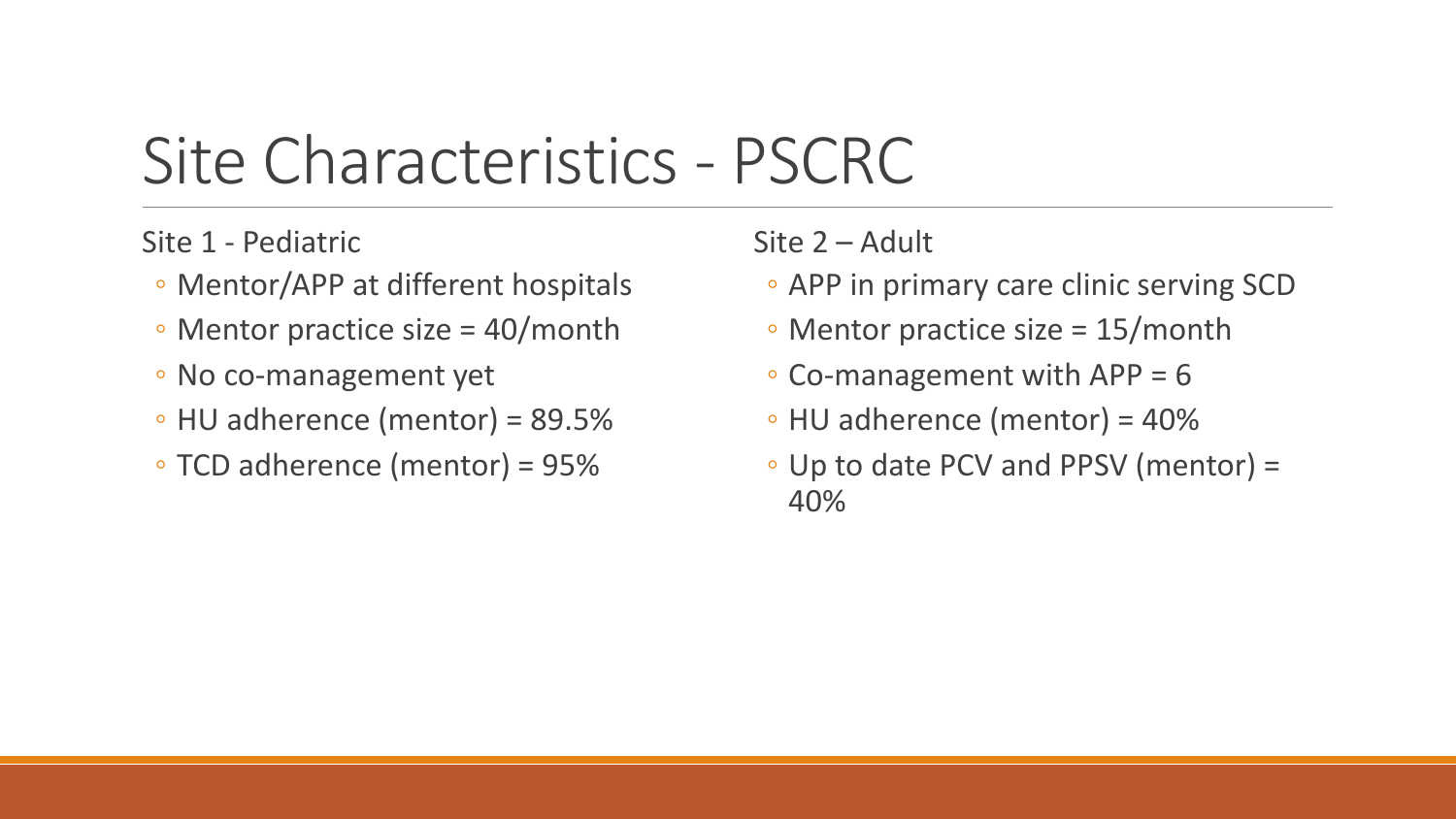# Baseline Readiness Assessment

Site 1

- Highest ratings innovation-specific knowledge and skills; compatibility/alignment of APP project with institution; observability of results highest possible
- Very strong program champion; inter-organizational relationships; relative advantage of APP training as an approach to improving access to quality, evidence informed care
- Weakest system in place to monitor how well practice changes are implemented; return to previous way of administering care; relative priority of SCD APP project in organization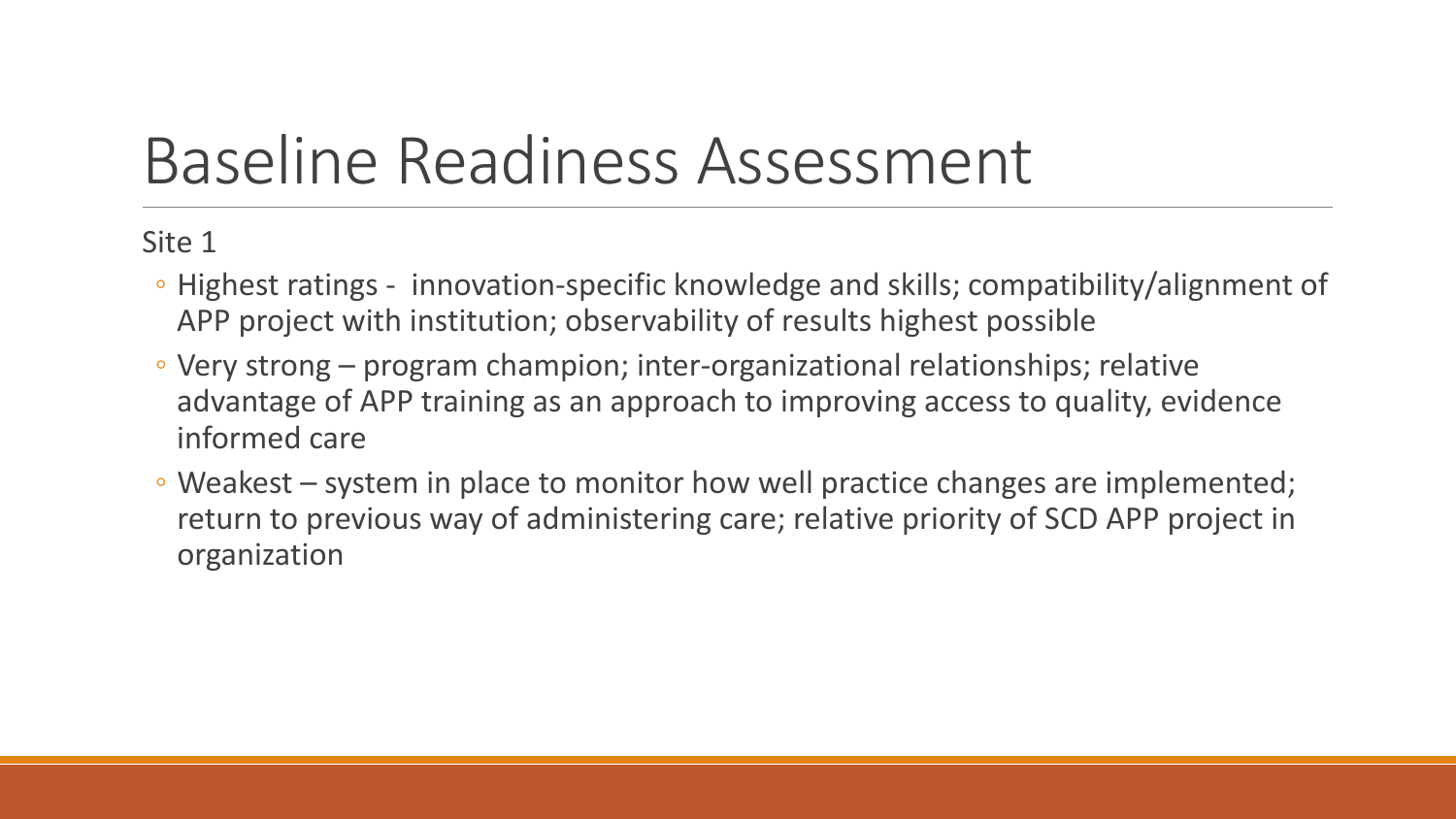# Baseline Readiness Assessment

Site 2

- Highest ratings innovation-specific knowledge and skills; compatibility/alignment of APP project with institution; observability of results highest possible
- Very strong program champion; inter-organizational relationships; relative advantage of APP training as an approach to improving access to quality, evidence informed care
- Weakest system in place to monitor how well practice changes are implemented; return to previous way of administering care; relative priority of SCD APP project in organization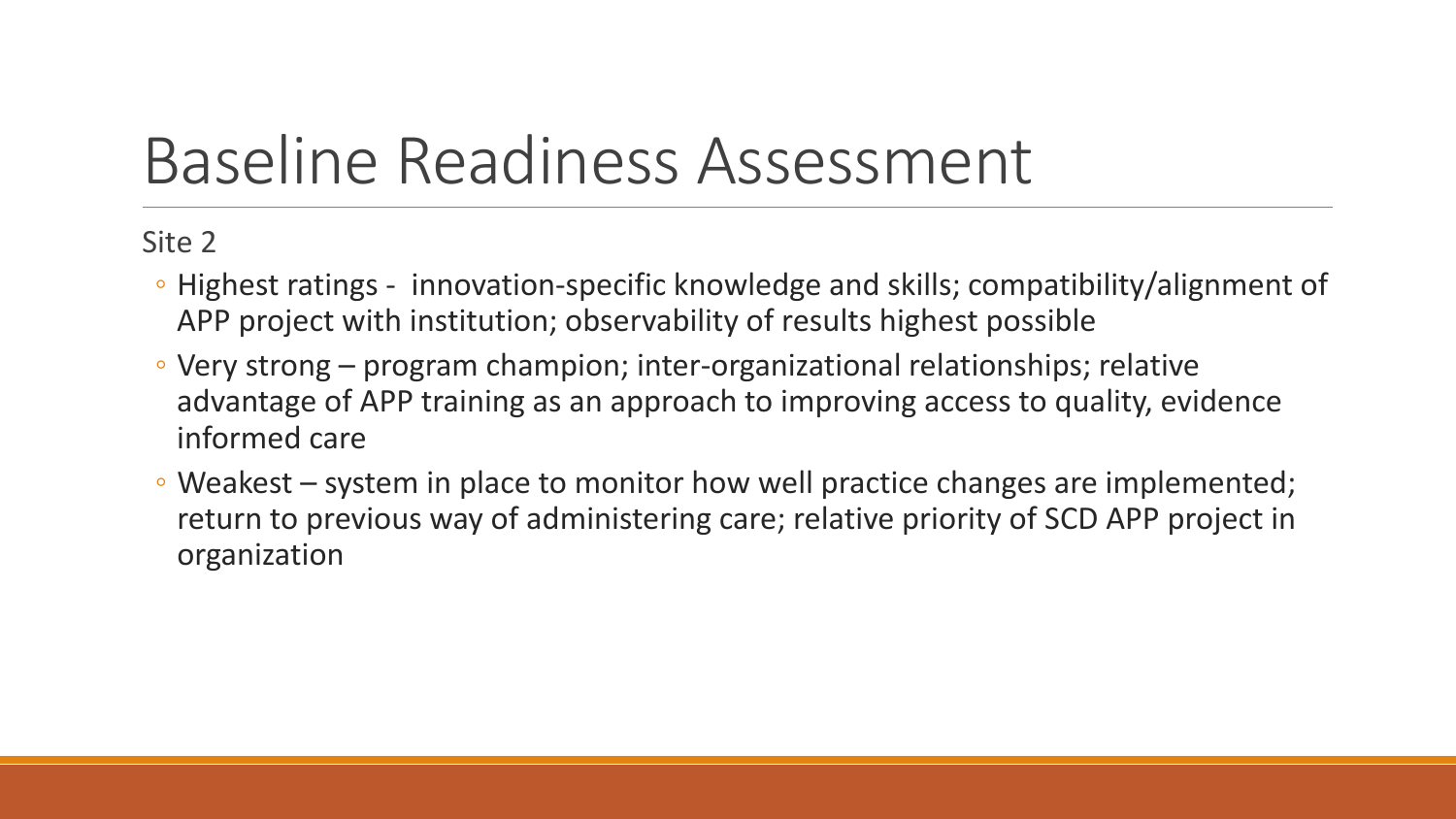# Qualitative Interviews – Areas of Consensus

APP project very important strategy for increasing access to quality, evidence informed care for individuals with SCD

◦ "(prior to the project) so many things (related to SCD care) were falling through the cracks"

Concerns about communication within and between health systems and about access to subspecialists

Need for staff education about SCD

Importance of collegial relationship between APP and mentor, with easy and open communication

Importance of current funding support

What program success will look like

◦ "intelligently and confidently speaking about SCD (versus) superficial knowledge"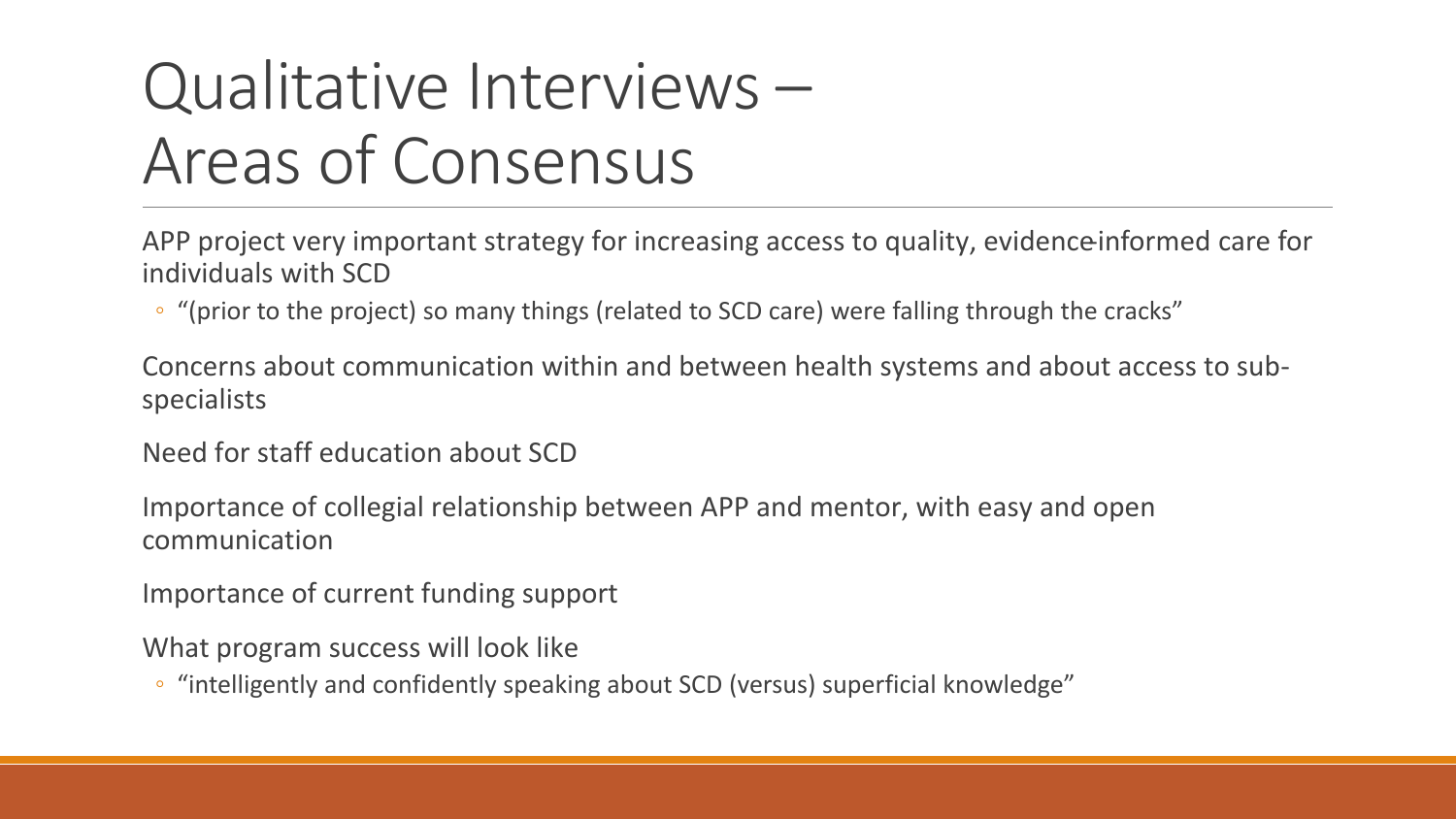# Site differences

APP availability

◦ One APP dedicated to SCD population, the other has other duties

New versus established relationship between mentor and APP

Access to social worker

Other provider buy-in

◦ "may feel threatened by an APP seeing the patients"